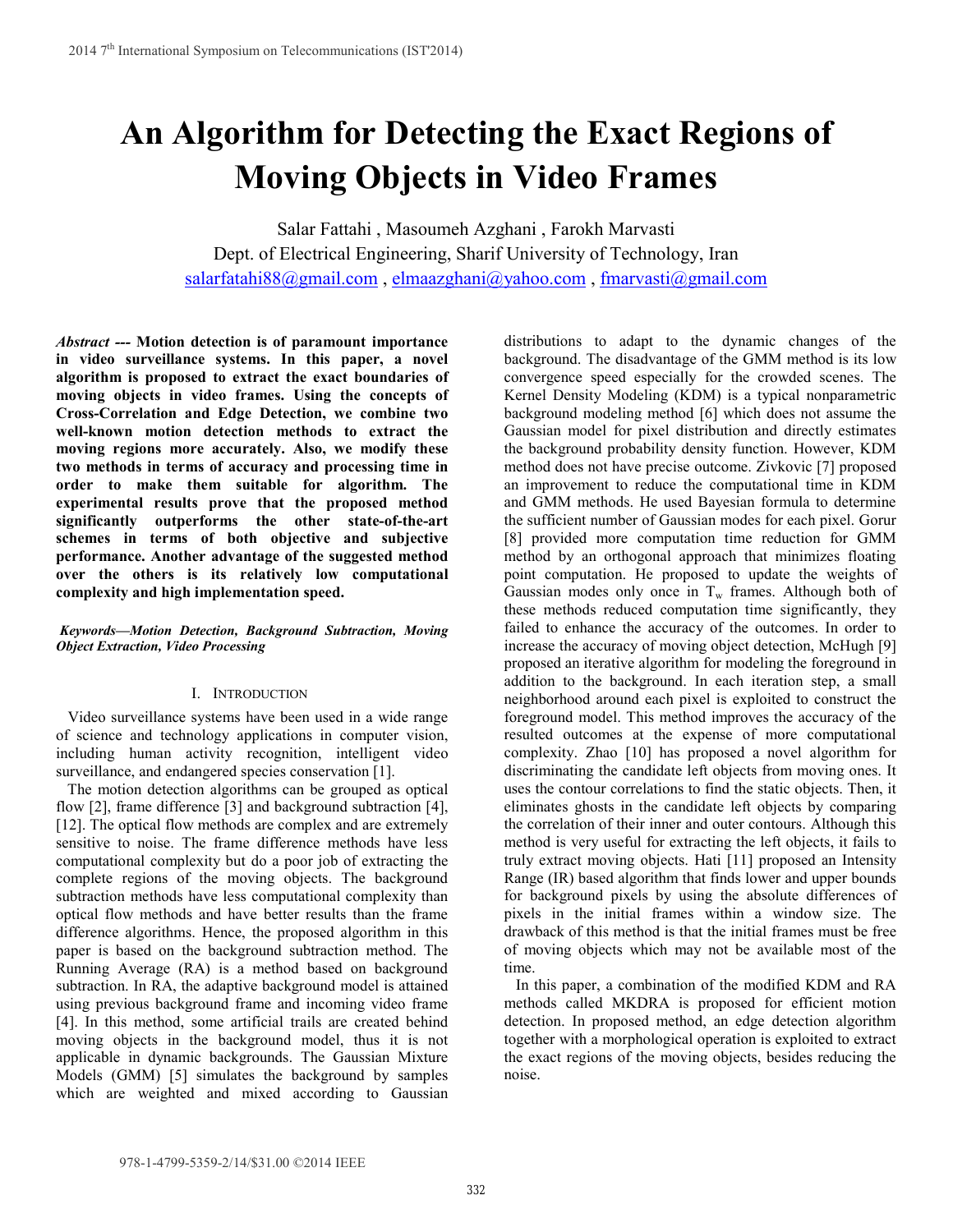The simulation results confirm the outperformance of the KDMRA method against its other counterparts based on both qualitative and quantitative measurements.

 The remainder of this paper is organized as follows. Section II describes the KDM and RA methods. The proposed MKDRA method is illustrated in section III. Section IV gives experimental results. The conclusions are given in Section V.

## II. KDM AND RA METHODS

 In this section, the Kernel Density Modeling and the Running Average methods are described.

# *A. Kernel Density Modeling (KDM)*

 KDM is a nonparametric statistical modeling method which estimates the Probability Density Function (PDF) directly from the data without any further assumption about the corresponding distribution.

The underlying PDF is estimated as:

$$
f(x) = \sum_{i} \alpha i K(x - xi)
$$
 (1)

where K is "Kernel Function" which can typically be a Gaussian function centered at data points,  $x_i$ , and  $\alpha_i$ 's are the weighting coefficients of the Kernel Functions.

Given pixels  $\{x_i\}_{i=1,N}$  from a distribution with density function  $f(x)$ , an estimation of the background probability density function can be calculated as:

$$
f'(x) = \frac{1}{N} \sum_{i=1}^{N} K_{\sigma} (xt - xi)
$$
 (2)

$$
\sigma = \frac{m}{0.68\sqrt{2}}\tag{3}
$$

where  $K_{\sigma}$  is a kernel function with a bandwidth  $\sigma$  and *m* is the median of  $|x_i - x_{i+1}|$  for i=1...N-1.

The pixel belongs to the foreground if  $f'(x) < th$ , where *th* is a global threshold for all of the frames.

 The PDF is calculated based on the *N* most recent samples. Therefore, the adaptation of the model can be achieved by adding new samples and ignoring the older ones. Another approach for classifying the pixels is suggested in [5] which calculates the Mahalanobis Distance to find the pixels that are matched to the background PDF function. The Mahalanobis Distance of a multivariate vector  $x = (x_1, x_2, ..., x_N)^T$  from a set of data with mean  $\mu = (\mu_1, \mu_2, ..., \mu_N)^T$  and covariance matrix S is defined as:

$$
D_M(x) = \sqrt{(x - \mu)^T S^{-1} (x - \mu)}
$$
 (4)

In this paper, we use Mahalanobis Distance to classify the pixels.

## *B. Running Average (RA)*

In the Running Average method, the previous background frame  $B_{t-1}(x,y)$  and the new incoming frame  $I_t(x,y)$  are integrated to achieve the current background image. The adaptive background model is attained using a simple adaptive filter as follows:

$$
B_t(x, y) = (1 - \beta)B_{t-1}(x, y) + \beta I_t(x, y)
$$
 (5)

where  $\beta$  is an empirically adjustable parameter. While a larger  $\beta$  leads to a faster background updating, smaller  $\beta$  causes artificial trails behind moving objects in the background model.

 The background frame is subtracted from the current one and thresholded to obtain the moving regions. The binary motion detection mask  $D(x, y)$  is defined as follows:

$$
D(x,y) = \begin{cases} 1, & if \ |lt(x,y) - Bt(x,y)| > \tau \\ 0, & if \ |lt(x,y) - Bt(x,y)| < \tau \end{cases}
$$
 (6)

where  $I_t(x,y)$  is current video frame,  $B_t(x,y)$  is the current background model, and  $\tau$  is an experimental threshold.

#### III. THE PROPOSED KDMRA METHOD

 In this section, KDMRA method is presented. The block diagram of the KDMRA method is depicted in Figure 1.



Figure1. The Block Diagram of the Proposed Method

 According to the block diagram, we can define this algorithm in 6 steps:

 1) The modified KDM algorithm is applied to the incoming frame  $F_t$  to obtain Primary binary Motion Detection  $mask(MKD_t)$ 

2) The Canny edge detector [13] is applied to the  $F_t$  to extract the edges of the frame  $(E_t)$ . Note that we use Canny filter in this algorithm because it is more robust to noise and more likely to detect true weak edges.

3) The pixel wise AND operand is used to combine  $MKD<sub>t</sub>$ with  $E_t$  to get the edges of moving objects named  $ME_t$ .

4) The edges of the frame  $E_t$  are labeled as  $LE_t$  and combined with ME<sub>t</sub>. To extract the true and complete edges of the moving objects, the locations of nonzero elements in  $ME<sub>t</sub>$ are determined, firstly. Then, in  $LE_t$ , the pixels that have the same labels with the ones in these locations are kept and the rest of them are set to zero. The output of this step is called  $CLE_t$ .

 Up to this stage, we have extracted the complete edges of moving objects.

 There is still an important problem in this algorithm that can cause a big error in  $CLE_t$ . Suppose that the primary motion detection algorithm erroneously detects a small region as a moving part in MKD<sub>t</sub>. This region can cover some edges of the still objects which would be extended in  $CLE_t$ . To eliminate these unwanted edges from  $CLE<sub>t</sub>$ , we use next two steps:

5) Modified RA method is applied to  $F_t$  (MRA<sub>t</sub>).

6) MRA<sub>t</sub> is combined with  $CLE_t$  using the modified morphological operations.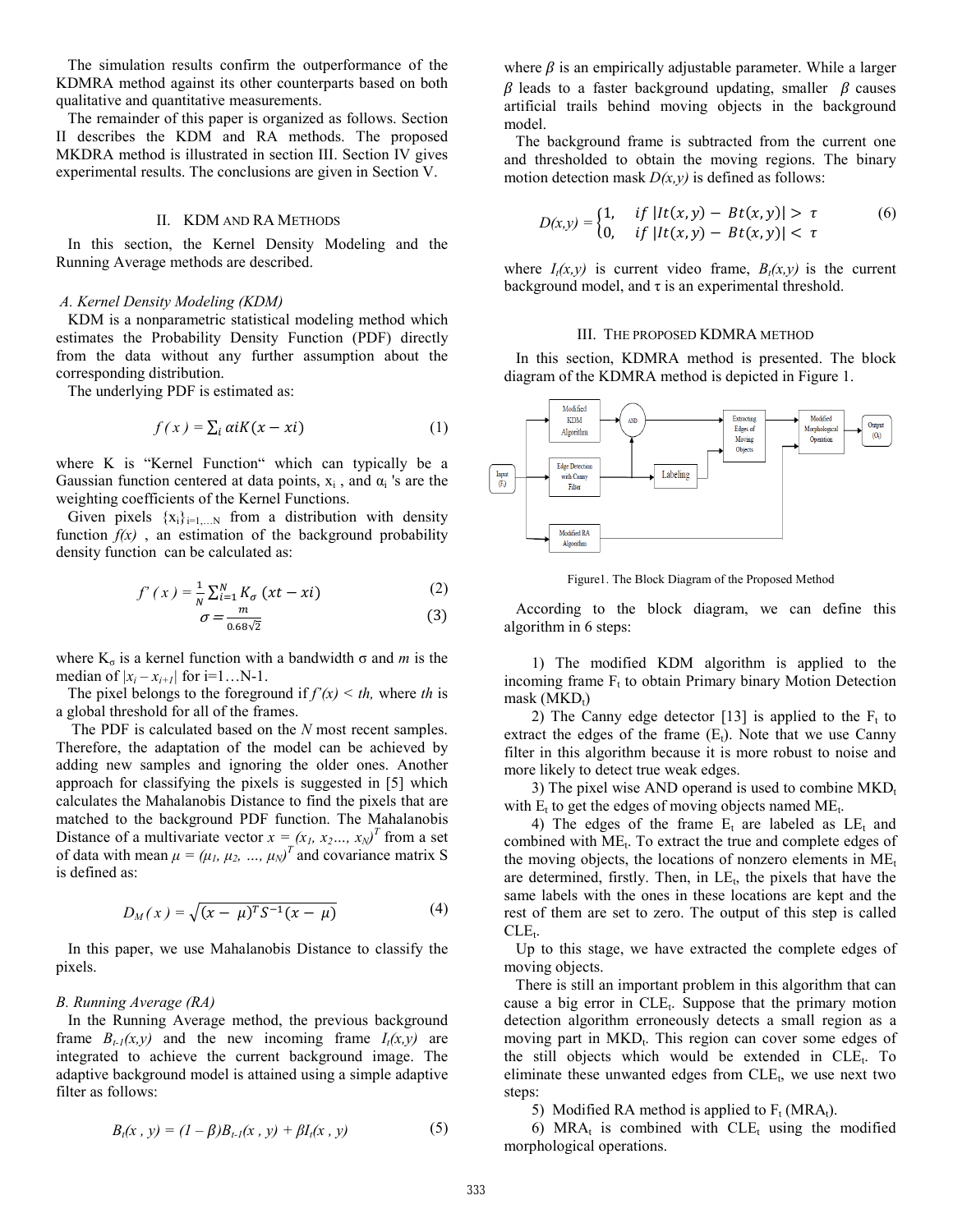To present the proposed morphological operation, a quantity called *motion ratio* is defined as:

$$
\frac{\sum_{c=i}^{j} MRA_t(r, c)}{j - i + 1} \tag{7}
$$

where i and j are the column indices of the two pixels with the same labels in the  $r<sup>th</sup>$  row of the matrix  $CLE_t$ . The operation extracts the whole area of the moving objects from their incomplete regions obtained from the MRA approach. The pixels between the two equally labeled pixels in each row (i and j) are considered as moving ones only if the motion ratio of the pixels between these two is above a predefined threshold, *th<sub>morph</sub>*.

 Now consider the problem that we mentioned in step 4. Suppose some edges are extracted wrongly in  $CLE_t$ . These edges are not the parts of moving objects, so the motion ratio around these edges is small and they will be eliminated automatically in this step. The output of this stage  $(O_t)$ contains the exact regions of moving objects. Simulation results show that our method significantly reduce False Positive pixels as well as increasing True Positive ones.

Next, we present our modified KDM and RA methods.

#### *A. Modified Kernel Density Modeling*

 The conventional KDM is time consuming due to its high computational complexity. To improve the speed of the algorithm, a modification of the KDM method is introduced here. This method would be applied in the first step to estimate the approximate regions of the moving objects. Hence, instead of extracting the moving pixels, we try to estimate the moving blocks. To achieve this goal, the *Cross-Correlation* is defined as:

$$
C.C(X,Y) = \frac{X.Y}{|X|.|Y|}
$$
 (8)

where ". " represents the inner vector product.

 At First, each incoming frame is divided into 8\*8 blocks. Then, the values of  $C.C(F_n(i,j),F_{n-1}(i,j))$  are computed, where  $F_n(i,j)$  and  $F_{n-1}(i,j)$  are the  $(i,j)$ <sup>th</sup> blocks of  $F_n$  and  $F_{n-1}$ , respectively. The Cross-Correlation is a measure for the amount of similarities between corresponding blocks. If  $C.C(F_n(i,j),F_{n-1}(i,j))$  is small, the two blocks are considered to be less similar to each other and vice versa. Note that we store Cross-Correlations of frames  $F_n$  and  $F_{n-1}$  in a matrix  $CCM$ which will be updated and used in the modified RA method.

 By thresholding the Cross-Correlation matrix, we classify the blocks of the current frame as Suspected Blocks (SB) or Dynamic Blocks (DB). The DBs are straightforwardly considered as moving blocks, while the moving blocks among the suspected ones are determined using the KDM algorithm. Hence, the computational complexity is reduced by applying the KDM only to the SBs. Note that we need to store the last *N* samples,  $\{x_i\}_{i=1,...,N}$ , for every pixel in the frame, either DBs or SBs, since some DBs may become static in the future.

 It is important to apply KDM to SBs since the behavior of these blocks should be observed during a long period.

 As mentioned earlier, Mahalonobis distance method is exploited in this paper for the task of pixel classification. If the sizes of the SBs are small enough compared to the moving objects, we can consider each static block as a super pixel with the average of the pixels as its graylevel value. The

Mahalanobis based KDM method is then applied to the super pixels, reducing the computational complexity.

## *B. Modified Running Average*

 The RA method is not accurate enough in extracting the exact regions of moving objects. This is because the parameter  $\beta$  in (5) is a fixed value for all pixels in all frames.  $\beta$  should be an adaptive value depending on the motion speed. For slow motion regions, the background should be updated slowly and as a result,  $\beta$  should be small while for fast motion blocks,  $\beta$ should be large to update the background fast.

 To that goal, we use Cross-Correlation values to assign an independent  $\beta$  for each block of the frame according to environmental movement of that block.

If the value of Cross-Correlation between the  $(i,j)$ <sup>th</sup> blocks in  $F_n$  and  $F_{n-1}$  is small, the background should be updated faster for this block and  $\beta$  should be a large value and vice versa. To match the values of *C.C*s to appropriate  $\beta$ , we can use a linear mapping that maps *C.Cs* to values of  $\beta$  in the range  $[\alpha_1, \alpha_2]$ .  $\beta$ is set to  $\alpha_2$  for minimum *C.C* (maximum motion) blocks and it is set to  $\alpha_1$  for maximum *C.C* (minimum motion) blocks. In our simulations, we realized that the best values for  $\alpha_1$  and  $\alpha_2$ are 0.1 and 0.9, respectively.

# IV. EXPERIMENTAL RESULTS

 In this section, the experimental results are presented. Figure 2 shows the improvement of RA method by selecting the updating parameter β adaptively. By using this approach, the shadows of the moving objects are eliminated and the extracted objects are more accurate.



Figure 2. left: RA method, right: the modified RA

 The proposed MKDRA method and several other state-ofthe-art methods are simulated for three video sequences, *PETS 2000*, *PETS 2001* and *EnterExitCrossingPaths*. The simulation results are given in Figure 3.

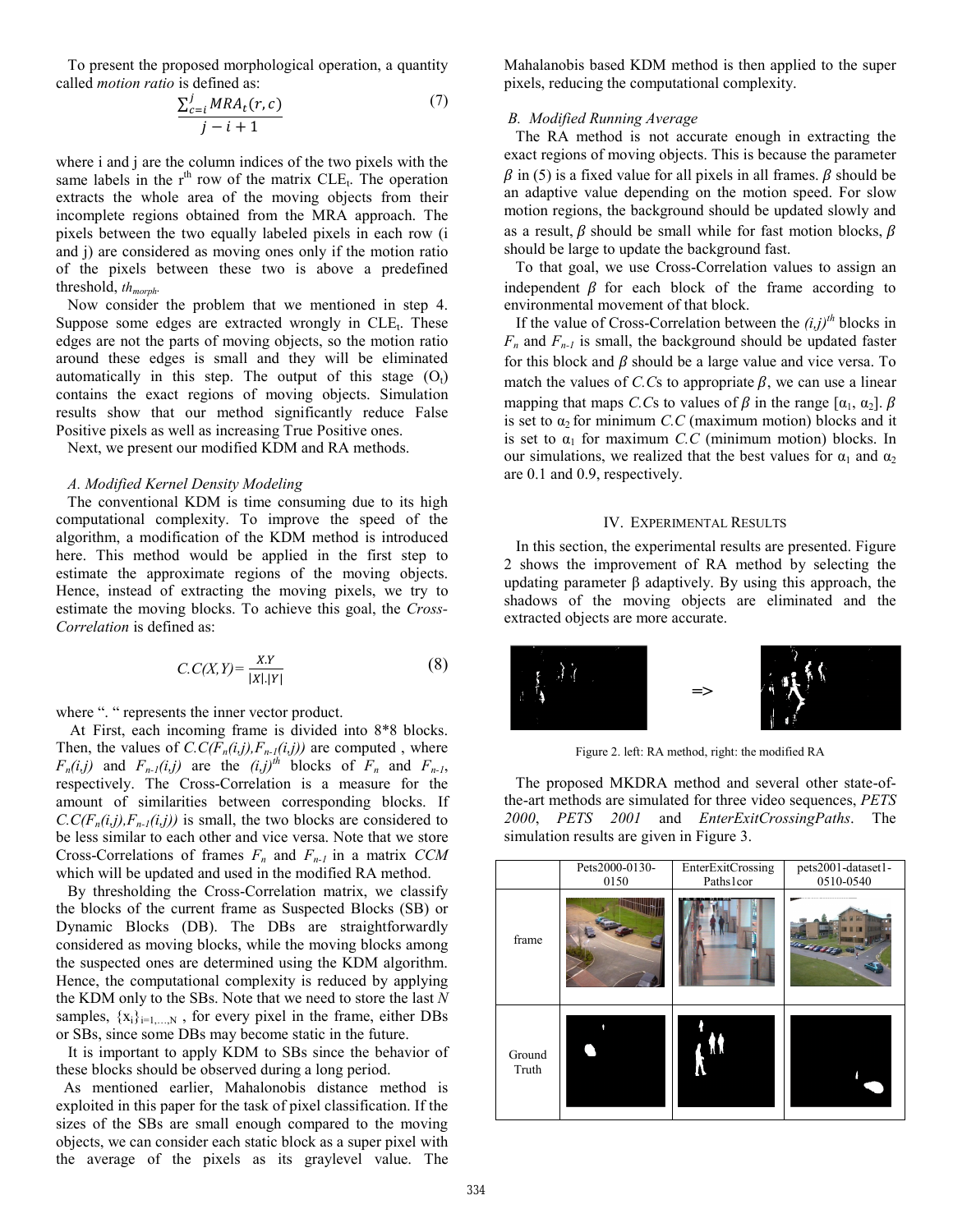

Figure 3. Extracted objects using proposed method and other methods, KDM: Kernel Density Method [6], GMM *(Gurur)*: Gaussian Mixture Model (Gurur's Method) [8], RA: Running Average [4], IR: Intensity Range [11], MKDRA: Modified Kernel Density and Running Average (proposed method)

 As one can see in Figure 3, the proposed method yields satisfactory results for three video sequences. Note that in none of the simulations, we use separate initial free-of-moving object background frames; a hypothesis that is applicable to most practical cases. Therefore, in our simulations, the IR method has not obtained acceptable results.

 In "pets2000-0130-0150", the MKDRA method has the better result than the others and extracts the complete moving regions. Also, the noise has been reduced in the proposed method.

 The suggested method is also capable of extracting the slow moving objects. This fact can be perceived in the "EnterExitCrossingPaths1cor" sequence which contains low speed movements.

 In "pets2001-dataset1-0510-0540", the true extraction of moving objects is more challenging because of noise and slow motion. The MKDRA method has produced better results compared to the other ones.

 In order to have an objective comparison, some quantitative metrics are used which are defined as follows:

$$
Recall = tp / (tp + fn)
$$
 (9)

$$
Precision = tp / (tp + fp)
$$
(10)  
Fl = 2(Recall) (Precision) / (Recall + Precision) (11)

$$
FI = 2(\text{Recall } / \text{Precision}) / (\text{Recall} + \text{Precision}) \tag{11}
$$
\n
$$
\text{Similarity} = tp / (tp + fp + fn) \tag{12}
$$

where tp, fp, and fn are defined as:

- (tp) True Positive: Correctly Identified Pixels
- (fp) False Positive: Incorrectly Identified Pixels
- (fn) False Negative: Incorrectly Rejected Pixels

| Table 1. Quantitative Evaluation |            |            |            |        |             |              |  |  |  |  |  |
|----------------------------------|------------|------------|------------|--------|-------------|--------------|--|--|--|--|--|
| Sequence                         | Evaluation | <b>KDM</b> | <b>GMM</b> | RA     | $_{\rm IR}$ | <b>MKDRA</b> |  |  |  |  |  |
|                                  |            |            | (Gurur)    |        |             |              |  |  |  |  |  |
| <b>PETS</b>                      | Similarity | 0.4728     | 0.4214     | 0.1849 | 0.0489      | 0.7590       |  |  |  |  |  |
| $2000 -$                         | F1         | 0.6420     | 0.5930     | 0.3122 | 0.0933      | 0.8630       |  |  |  |  |  |
| $0130-$                          | Precision  | 0.6808     | 0.5737     | 0.6876 | 0.0623      | 0.9084       |  |  |  |  |  |
| 0150                             | Recall     | 0.6075     | 0.6135     | 0.2019 | 0.1857      | 0.8219       |  |  |  |  |  |
| Enter                            | Similarity | 0.3318     | 0.3458     | 0.0011 | 0.1794      | 0.5100       |  |  |  |  |  |
| Exit                             | F1         | 0.4982     | 0.5139     | 0.0022 | 0.3042      | 0.6758       |  |  |  |  |  |
| Crossing                         | Precision  | 0.4856     | 0.5382     | 0.0725 | 0.2508      | 0.6200       |  |  |  |  |  |
| Paths                            | Recall     | 0.5116     | 0.4916     | 0.0011 | 0.3867      | 0.7421       |  |  |  |  |  |
| Pets2001-                        | Similarity | 0.3266     | 0.3327     | 0.0767 | 0.3326      | 0.6821       |  |  |  |  |  |
| dataset1-                        | F1         | 0.4924     | 0.5298     | 0.1424 | 0.3923      | 0.8110       |  |  |  |  |  |
| $0510-$                          | Precision  | 0.7815     | 0.8212     | 0.7534 | 0.3600      | 0.8034       |  |  |  |  |  |
| 0540                             | Recall     | 0.3595     | 0.3510     | 0.0787 | 0.2195      | 0.8188       |  |  |  |  |  |

 The quantitative measurements are given in Table 1. According to our simulations, the proposed MKDRA method outperforms the other state-of-the-art methods in the abovementioned quantitative metrics*.* The main reason is that the MKDRA has reduced False Positive pixels due to the effective reduction of noise. Also, this approach extracts the exact region of moving objects and fills holes within the detected ones. As a result, the True Positive pixels are increased, while the False Negative ones are decreased.

 As a trustable measure of complexity, the simulation time of various methods are compared in Table 2.

| Table 2. Processing Time Evaluation |             |                       |              |             |              |                                  |                          |  |  |  |  |
|-------------------------------------|-------------|-----------------------|--------------|-------------|--------------|----------------------------------|--------------------------|--|--|--|--|
| Sequence                            | <b>KDM</b>  | <b>GMM</b><br>(Gurur) | <b>RA</b>    | IR          | <b>MKDRA</b> | <b>KDM</b><br>(In our<br>method) | RA<br>(In our<br>method) |  |  |  |  |
| PETS 2000-0130-<br>0150             | 167<br>f/s  | 170<br>f/s            | 69.2<br>f/s  | 12.6<br>f/s | 17.8<br>f/s  | 56.5<br>f/s                      | 68.1<br>f/s              |  |  |  |  |
| EnterExitCrossing<br>Paths          | 82.4<br>f/s | 73.1<br>f/s           | 225.8<br>f/s | 56.5<br>f/s | 80.1<br>f/s  | 240.0<br>f/s                     | 2214<br>f/s              |  |  |  |  |
| Pets2001-<br>dataset1-0510-<br>0540 | 174<br>f/s  | 19.4<br>f/s           | 80.2<br>f/s  | 13.1<br>f/s | 20.5<br>f/s  | 60.1<br>f/s                      | 75.3<br>f/s              |  |  |  |  |

 The processing rate of the MKDRA method is better than those of the KDM, GMM, and IR methods in non-crowded sequences. However, for *EnterExitCrossingPaths* as an example of a crowded sequence, the processing rate of the KDM outperforms that of MKDRA. In the last two columns, the processing speeds of the modified KDM and RA methods are presented. The modified KDM method suggested here is 3 times faster than the original KDM. This is because we extract the moving blocks rather than the moving pixels.

## V. CONCLUSION

 This paper presents an improved moving object detection algorithm based on modified KDM and RA methods. This algorithm not only extracts the regions of the moving objects accurately using the edge detection, but also it relatively improves the processing rate. Furthermore, it divides images into small blocks and use Cross-Correlation to eliminate the unnecessary set of calculations in KDM as well as improving the RA method by using adaptive updating parameter β. The simulation results demonstrate that the proposed MKDRA method attains the most pleasing outcomes from both